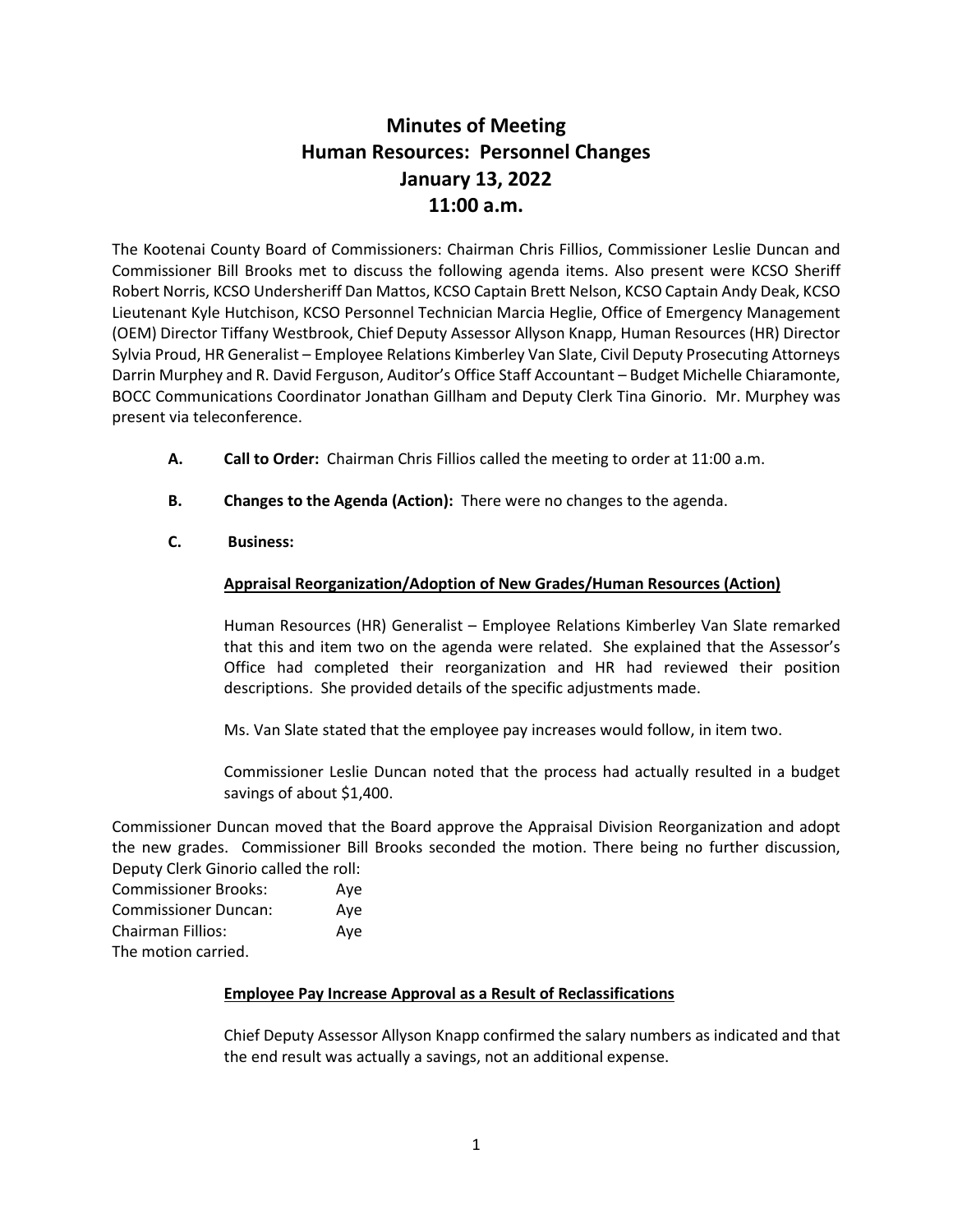Commissioner Duncan commented that the department had eliminated a management position and reorganized everyone underneath because they felt it would more accurately describe their duties.

Commissioner Duncan moved that the Board approve the employee pay increases as a result of the reclassifications in the Assessor's Office. Commissioner Brooks seconded the motion. There being no further discussion, Deputy Clerk Ginorio called the roll:

Commissioner Brooks: Aye Commissioner Duncan: Aye Chairman Fillios: Aye The motion carried.

> **Executive Session pursuant to Idaho Code** *§74-206(1)(b)* **to consider the evaluation, dismissal or disciplining of, or to hear complaints or charges brought against, a public officer, employee, staff member or individual agent. – Assessor Division (Closed Session – Discussion)**

**Decisions/Direction (Open Meeting – Action)**

No information requiring an Executive Session was submitted.

#### **Clarification of Promotion Date for Captain Nelson, Sheriff's Office (Action)**

KCSO Undersheriff Dan Mattos explained that KCSO Captain Stuart Miller had moved to the Academy sooner than expected. He said they had originally planned the promotion to Captain for Brett Nelson on January 10, 2022, but had assumed his new duties sooner than expected. He asked that the effective date be moved back to January 2, 2022.

Commissioner Duncan moved that the Board approve the promotion date of Captain Nelson as effective January 2, 2022. Commissioner Brooks seconded the motion. There being no further discussion, Deputy Clerk Ginorio called the roll:

| <b>Commissioner Brooks:</b> | Ave |
|-----------------------------|-----|
| <b>Commissioner Duncan:</b> | Ave |
| Chairman Fillios:           | Ave |
| The motion carried.         |     |

#### **Mid-Year Increase for (6) Temporary-Salary Pool Employees**

KCSO Captain Andy Deak reminded those present that he had brought up the suggestion to bring retired staff back into service at the Jail last August. He noted that nine positions at \$30 per hour had been approved at that time. He stated that some of these positions were still needed to keep the Jail functioning properly. He asked that four positions be approved at \$30 per hour and two at \$18.50 per hour.

Auditor's Office Staff Accountant – Budget Michelle Chiaramonte confirmed that \$49,000 remained in the budget for 1030 Seasonal. She said that \$164,000 would be needed to cover the expense and, due to the open positions, there would be at least \$160,000 available in salary savings. She stated KCSO would thus have enough to cover the cost.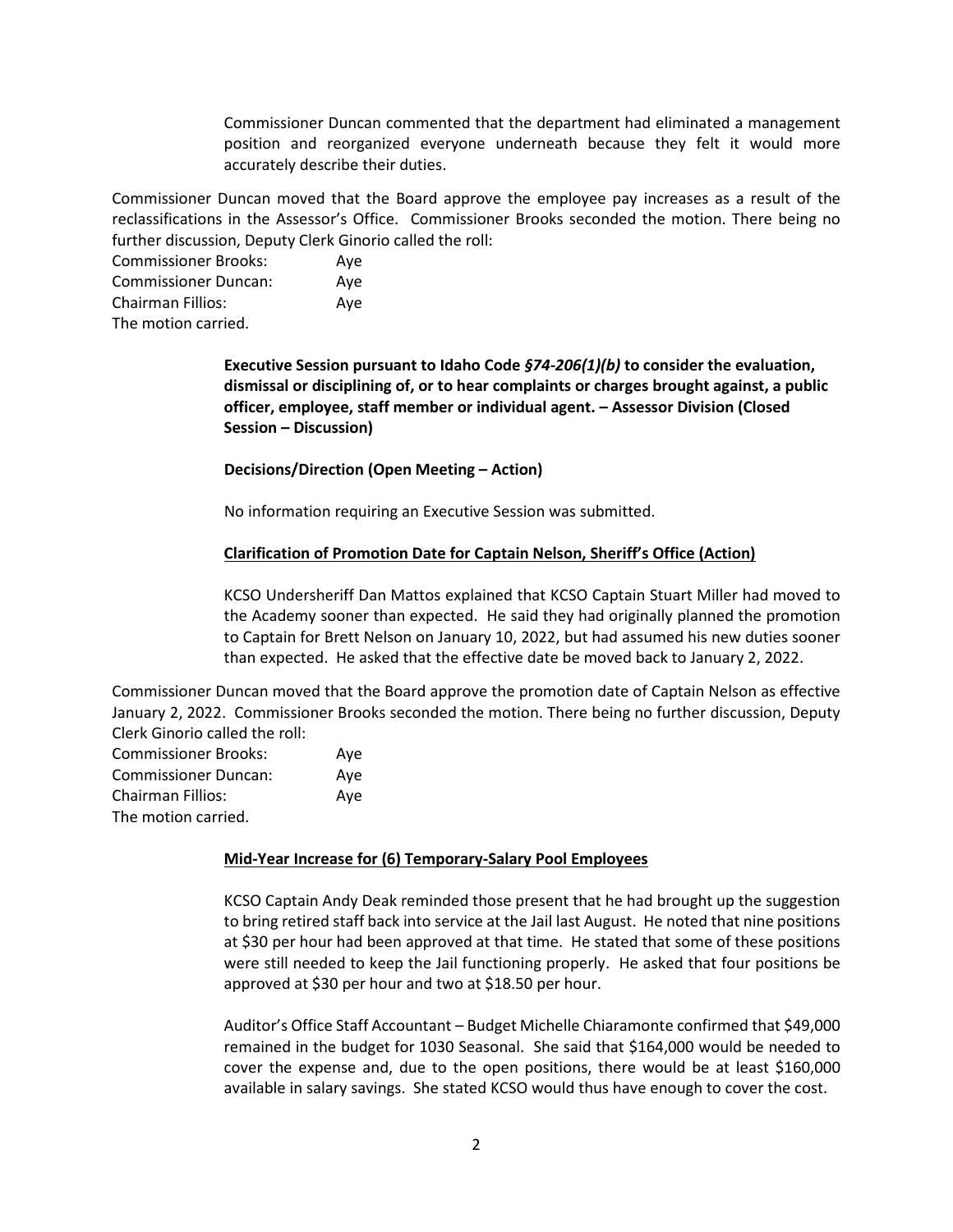Commissioner Duncan moved that the Board approve the mid-year increases for the six (6) Temporary-Salary Pool Employees, as presented. Commissioner Brooks seconded the motion. There being no further discussion, Deputy Clerk Ginorio called the roll:

| <b>Commissioner Brooks:</b> | Aye |
|-----------------------------|-----|
| <b>Commissioner Duncan:</b> | Ave |
| <b>Chairman Fillios:</b>    | Aye |
| The motion carried.         |     |

**Executive Session pursuant to Idaho Code** *§74-206(1)(b)* **to consider the evaluation, dismissal or disciplining of, or to hear complaints or charges brought against, a public officer, employee, staff member or individual agent. – Assessor Division (Closed Session – Discussion)**

**Decisions/Direction (Open Meeting – Action)**

No information requiring an Executive Session was presented.

## **Temporary Conversion of Administrative Assistant to Part-Time/Office of Emergency Management (Action)**

Office of Emergency Management (OEM) Director Tiffany Westbrook explained that her department's Administrative Assistant was leaving them at the end of the month. She said they had been searching for a replacement since November but had not secured one yet. She stated that the current Administrative Assistant had agreed to work for 40 hours a month from February to August, to help them while they continue to look for someone and while the new person is trained.

Ms. Westbrook stated that the Auditor's Office had provided a projection of the cost, about \$6,126.87, which would be covered by salary savings.

Ms. Chiaramonte commented that, if the full time position were not filled for the rest of the budget year, there would be salary savings of about \$37,000.

Commissioner Duncan moved that the Board approve the temporary conversion of the Administrative Assistant to part-time until the position was filled. Commissioner Brooks seconded the motion. There being no further discussion, Deputy Clerk Ginorio called the roll:

| <b>Commissioner Brooks:</b> | Ave |
|-----------------------------|-----|
| <b>Commissioner Duncan:</b> | Ave |
| Chairman Fillios:           | Ave |
| The motion carried          |     |

The motion carried.

## **Standby Resolution Extension/BOCC (Action)**

KCSO Lieutenant Kyle Hutchison asked that the Resolution concerning standby pay for Jail staff be extended for six more months.

Civil Deputy Prosecuting Attorney Darrin Murphey indicated that a new Resolution was not needed; they could extend the one that already existed.